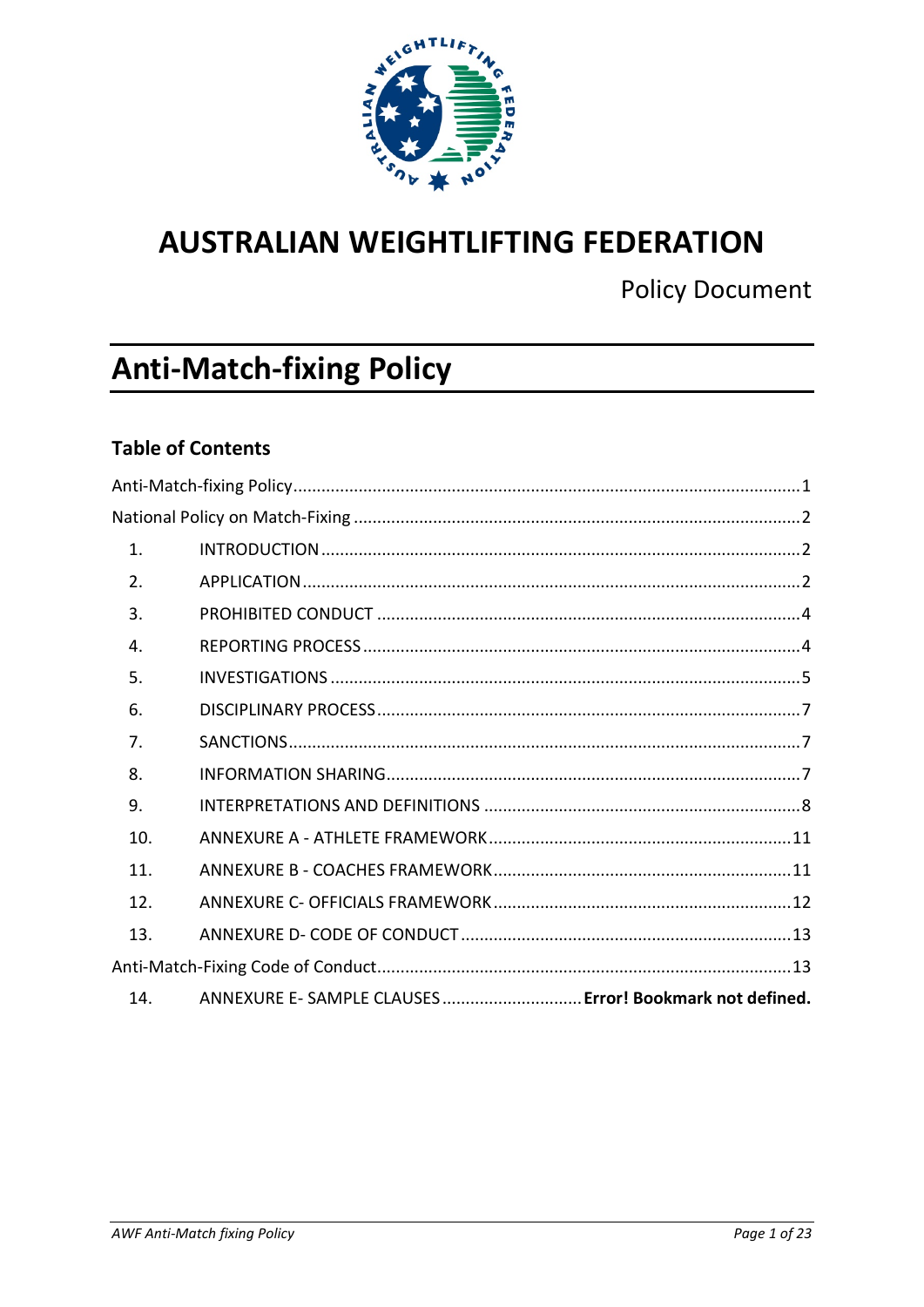# **AUSTRALIAN WEIGHTLIFTING FEDERATION**

## <span id="page-1-0"></span>**National Policy on Match-Fixing**

## <span id="page-1-1"></span>**1. INTRODUCTION**

- a) Weightlifting recognises that betting is a legitimate pursuit, however illegal or fraudulent betting is not. Fraudulent betting on sport and the associated Match-Fixing is an emerging and critical issue globally, for sport, the betting industry and governments alike.
- b) Weightlifting and its Member Organisations have a major obligation to address the threat of Match-Fixing and the corruption that flows from that.
- c) Weightlifting and its Member Organisations have a zero tolerance for illegal gambling and Match-Fixing.
- d) Weightlifting will engage the necessary technical expertise to administer, monitor and enforce this Policy.
- e) The purpose of the National Policy on Match-Fixing is to:
	- i. protect and maintain the integrity of the Sport;
	- ii. protect against any efforts to impact improperly the result of any match or event;
	- iii. establish a uniform rule and consistent scheme of enforcement and penalties; and
	- iv. adhere to the National Policy on Match-Fixing in Sport as agreed by Australian Governments on 10 June 2011.
- f) The conduct prohibited under this Policy may also be a criminal offence and/or a breach of other applicable laws or regulations. This Policy is intended to supplement such laws and regulations. It is not intended, and should not be interpreted, construed or applied, to prejudice or undermine in any way the application of such laws and regulations. Relevant Persons must comply with all applicable laws and regulations at all times.

## <span id="page-1-2"></span>**2. APPLICATION**

#### **2.1 Application of Policy**

a) This Policy is made by the Board and is binding on all Relevant Persons. It may be amended from time to time by the Board.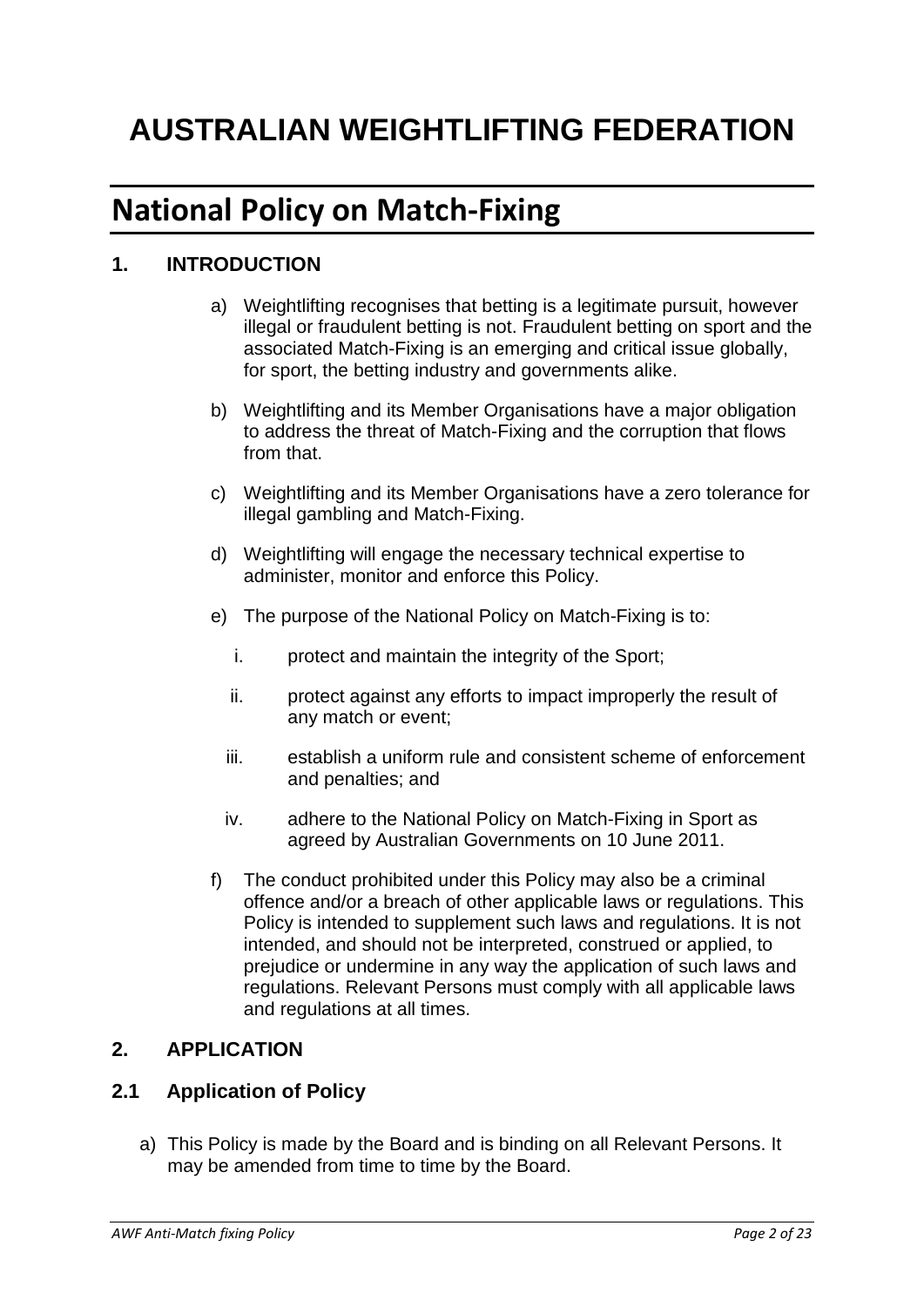- b) The Board may, in its sole discretion, delegate any or all of its powers under this Policy, including but not limited to the power to adopt, apply, monitor and enforce this Policy.
- c) By virtue of their ongoing membership, employment or other contractual relationship with the Sport, Relevant Persons are automatically bound by this Policy and required to comply with all of its provisions.

## **2.2 Relevant Persons**

- a) This Policy applies to any Relevant Person as defined from time to time by the Board. For clarity this includes, but is not limited to each of the below categories when in an AWF senior representative team:
	- i. Athletes;
	- ii. Coaches;
	- iii. Officials;
	- iv. Personnel;
	- v. Persons who hold governance positions with the Sport or its Member Organisations:
	- vi. Selectors; and
	- vii. Squad Support Staff.

#### **2.3 Education**

- a) All Relevant Persons must complete appropriate education and training programs as directed by the Sport from time to time.
- b) All Relevant Persons as at the commencement of this Policy must undertake the Sport's education program.
- c) All persons who become Relevant Persons after the commencement of this Policy must undertake the Sport's education program as part of their induction:
	- 1. prior to competing in any Event or Competition; or
	- 2. within two months of commencing employment (whether paid or voluntary).

This training is online at elearning.sport.gov.au

## **2.4 Code of Conduct**

- a) In addition to this Policy, all Relevant Persons are bound by the Sport's Code of Conduct (see Annexure D), as amended from time to time, which is underpinned by the following principles:
	- Be Smart: know the rules
	- Be Safe: never bet on your sport
	- Be Careful: never share sensitive information
	- Be Clean: never fix an event
	- Be Open: tell someone if you are approached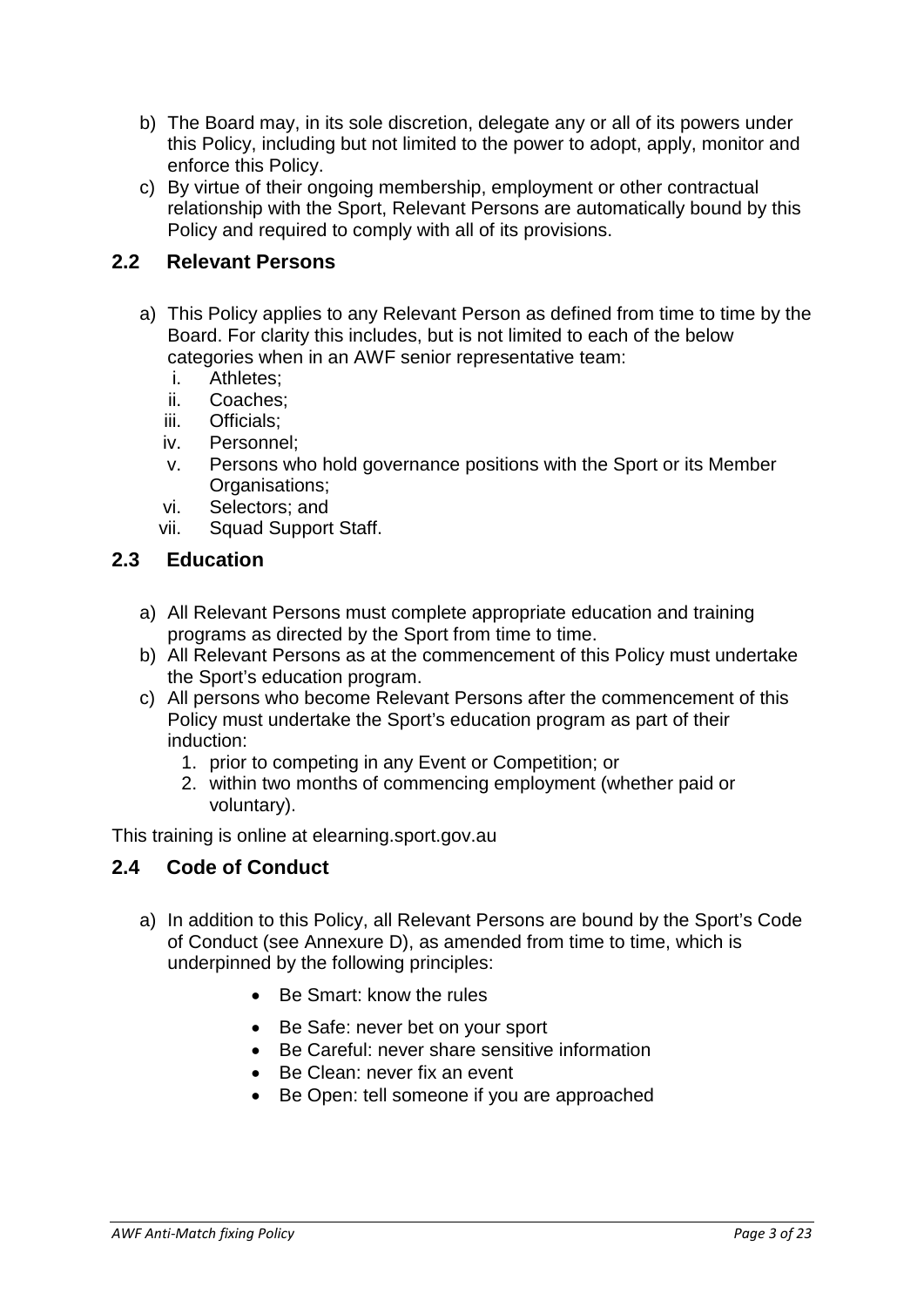## <span id="page-3-0"></span>**3. PROHIBITED CONDUCT**

- a) A Relevant Person to whom this Policy applies must not directly or indirectly, alone or in conjunction with another or others breach this Policy or the Sport's Code of Conduct by:
	- i. betting, gambling or entering into any other form of financial speculation on any Competition or on any Event connected with the Sport; or
	- ii. participating (whether by act or omission) in Match-Fixing by:
		- A. deliberately underperforming or 'tanking' as part of an arrangement relating to betting on the outcome of any contingency within a Competition or Event;
		- B. deliberately fixing, or exerting any undue influence on, any occurrence within any Competition or Event as part of an arrangement relating to betting on the outcome of any contingency within a Competition or Event;
		- C. inducing or encouraging any Relevant Person to deliberately underperform as part of an arrangement relating to betting on the outcome of any Competition or Event;
		- D. providing Inside Information that is considered to be information not publicly known such as Team or its members configuration (including, without limitation, the Team's actual or likely composition, the form of individual athlete or tactics) other than in connection with bona fide media interviews and commitments;
		- E. ensuring that a particular incident, that is the subject of a bet, occurs;
		- F. providing or receiving any gift, payment or benefit that might reasonably be expected to bring the Relevant Person or the Sport into disrepute; or
		- G. engaging in conduct that relates directly or indirectly to any of the conduct described in Clauses 3 a)(ii)(A) to (F) above and is prejudicial to the interests of the Sport or which bring a Relevant Person or the Sport into disrepute.
- b) Any attempt or any agreement to act in a manner that would culminate in Prohibited Conduct shall be treated as if the relevant Prohibited Conduct had occurred, whether or not the Prohibited Conduct actually occurred as a result of the attempt or agreement to act.
- c) If a Relevant Person knowingly assists or is a party to "covering up" Prohibited Conduct, that Relevant Person will be treated as having engaged in the Prohibited Conduct personally.
- d) Nothing in this section prevents the Board from enforcing any other Rules and Regulations or referring any Prohibited Conduct to a relevant law enforcement agency.

## <span id="page-3-1"></span>**4. REPORTING PROCESS**

- a) A Relevant Person to whom this policy applies must promptly notify the Chief Executive Officer if he or she:
	- i. is interviewed as a suspect, charged, or arrested by police in respect of conduct that would amount to an allegation of Prohibited Conduct under this Policy;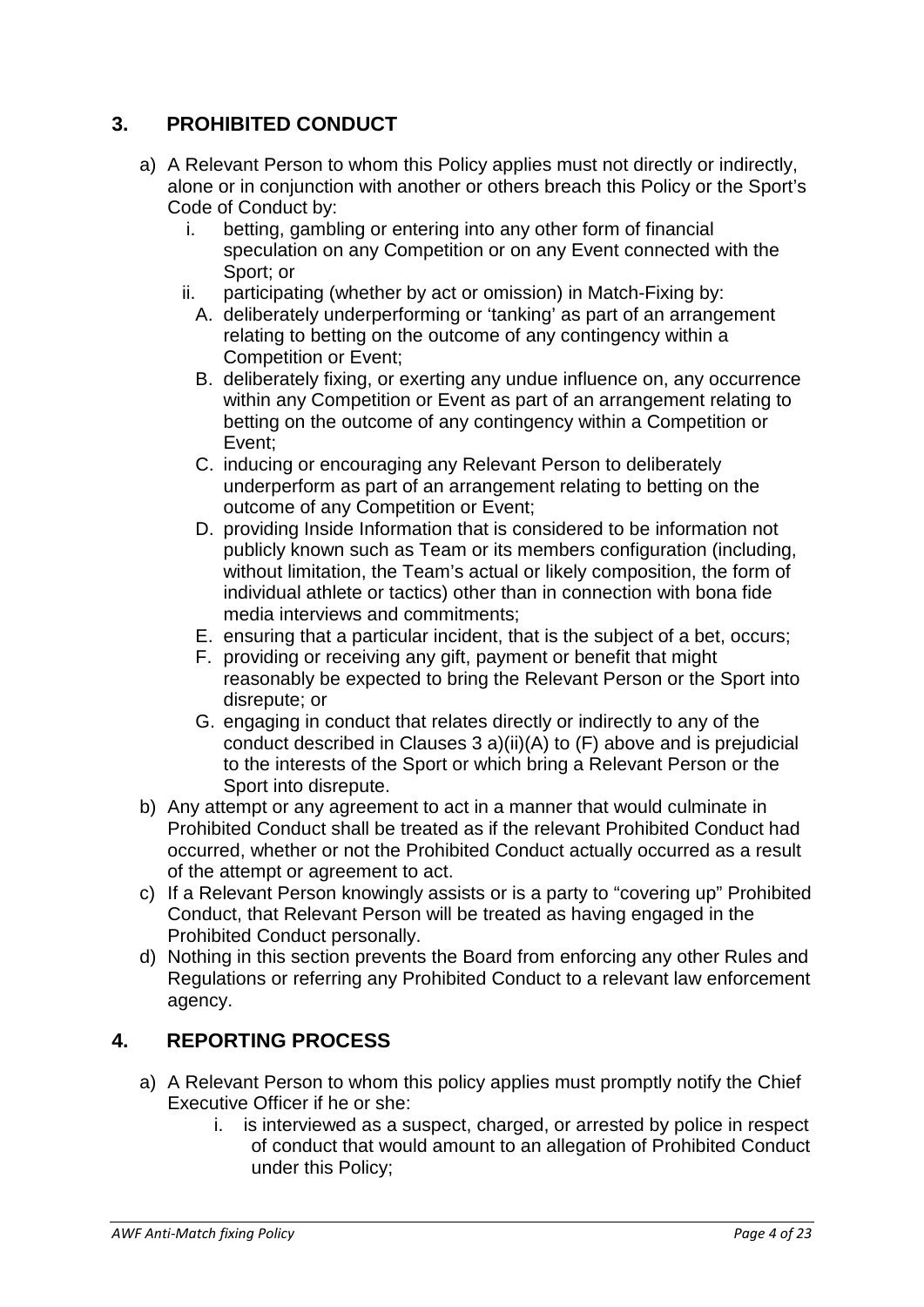- ii. is approached by another person to engage in conduct that is Prohibited Conduct;
- iii. knows or reasonably suspects that another person has engaged in conduct, or been approached to engage in conduct that is Prohibited Conduct;
- iv. has received, or is aware or reasonably suspects that another person has received, actual or implied threats of any nature in relation to past or proposed conduct that is Prohibited Conduct.
- b) If a Relevant Person wishes to report the Chief Executive Officer for involvement in conduct that is Prohibited Conduct under this Policy then the Relevant Person to which this Section 4 applies may report the conduct to the Chair of the Board.
- c) Notification by a Relevant Person under this Section 4 can be made verbally or in writing in the discretion of the Relevant Person and may be made confidentially if there is a genuine concern of reprisal. However, the Chief Executive Officer (or the Chair of the Board as the case may be) must record the fact of the reporting of Prohibited Conduct and particulars of the alleged Prohibited Conduct in writing within 48 hours of the report from the Relevant Person for presentation to the Board.
- d) Any report by a Relevant Person under this Section 4 will be dealt with confidentially by the Sport unless disclosure is otherwise required or permitted under this Policy, by law, or if the allegation of the Prohibited Conduct is already in the public domain.
- e) A Relevant Person has a continuing obligation to report any new knowledge or suspicion regarding any conduct that may amount to Prohibited Conduct under this Policy, even if the Relevant Person's prior knowledge or suspicion has already been reported.

## <span id="page-4-0"></span>**5. INVESTIGATIONS**

## **5.1 Allegations of Prohibited Conduct**

- a) If the Board or Chief Executive Officer receives a report or information that a Relevant Person has allegedly breached this Policy including by engaging in actual or suspected Prohibited Conduct, the Board must, as soon as reasonably practicable refer that report or information and any documentary or other evidence that is available to it in relation to the alleged Prohibited Conduct by the Alleged Offender to the Tribunal hearing panel.
- b) If the Board or Chief Executive Officer has referred to the Tribunal hearing panel a report or information that an Alleged Offender has allegedly breached this Policy including by engaging in actual or suspected Prohibited Conduct, the Board may, in its discretion and pending determination by the Hearing Panel suspend the Alleged Offender from any Event or activities sanctioned by the Sport or a Member Organisation.
- c) Nothing in this section prevents the Board or Chief Executive Officer from enforcing any other Rules and Regulations or referring any Prohibited Conduct to a relevant law enforcement agency.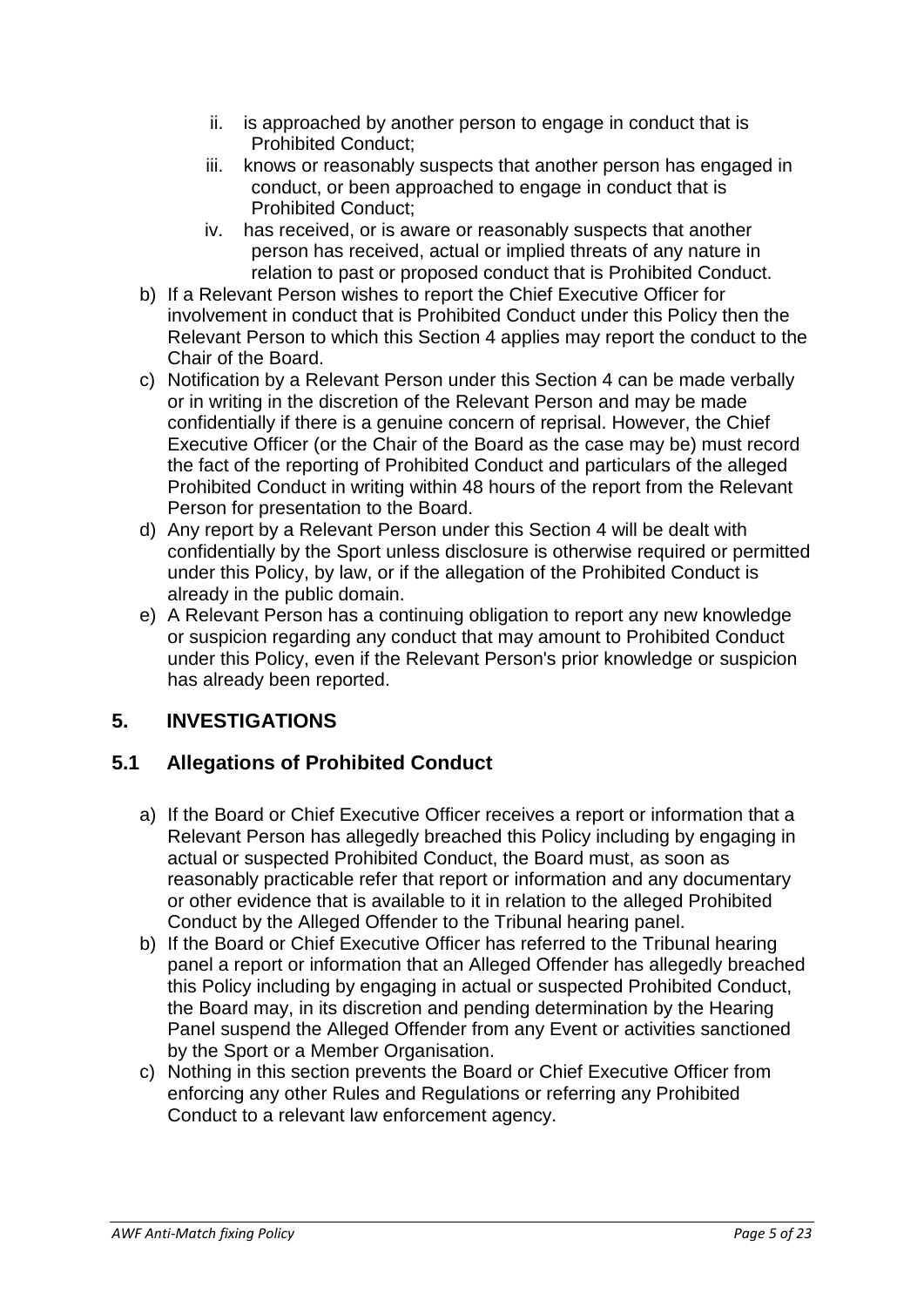## **5.2 Confidentiality and Reporting**

- a) To maintain the confidentiality of the process, no parties will publically announce, comment on or confirm any of its investigative or subsequent hearings or appeals activities. Notwithstanding this provision, however, a general description of a process that may be instigated under this policy is permissible.
- b) The Sport must not disclose any specific facts of an allegation of Prohibited Conduct or breach of this Policy.
	- c) The identity of a Relevant Person against whom a finding of Prohibited Conduct is made may only be publicly disclosed after the Tribunal hearing panel has notified the Relevant Person, the Sport and any other interested party of its decision. Such disclosure will be by way of an official release by the Sport.
	- d) Where any public announcement may be considered detrimental to the wellbeing of a Relevant Person, the Board will determine the most appropriate course of action in its sole discretion based on the circumstances of the Relevant Person.
	- e) All parties must maintain all information received in the course of any report, notice, hearing or appeal (other than a notice of decision by the Tribunal hearing panel or an appeal tribunal) in relation to an allegation of conduct that is Prohibited Conduct as strictly confidential.
	- f) Clauses 5.2 a) to e) do not apply if the disclosure is required by law or the Sport determines to refer information to a law enforcement agency.

## **5.3 Criminal offences**

a) Any alleged Prohibited Conduct by an Alleged Offender which is considered by the Board or Chief Executive Officer as a prima facie unlawful offence will be reported to the police force in the jurisdiction the offence is alleged to have occurred and/or the Australian Federal Police.

#### **5.4 Privilege**

- a) Notwithstanding anything else in this Policy, a Relevant Person who is interviewed under suspicion, charged or arrested by a law enforcement agency in respect of a criminal offence that is, or may be considered to be conduct that is Prohibited Conduct under this Policy shall not be required to produce any information, give any evidence or make any statement to the Board if they establish that to do so would breach any privilege against self-incrimination, or legal professional privilege.
- b) Clause 5.4 a) does not limit the Board from enforcing any other Rules and Regulations.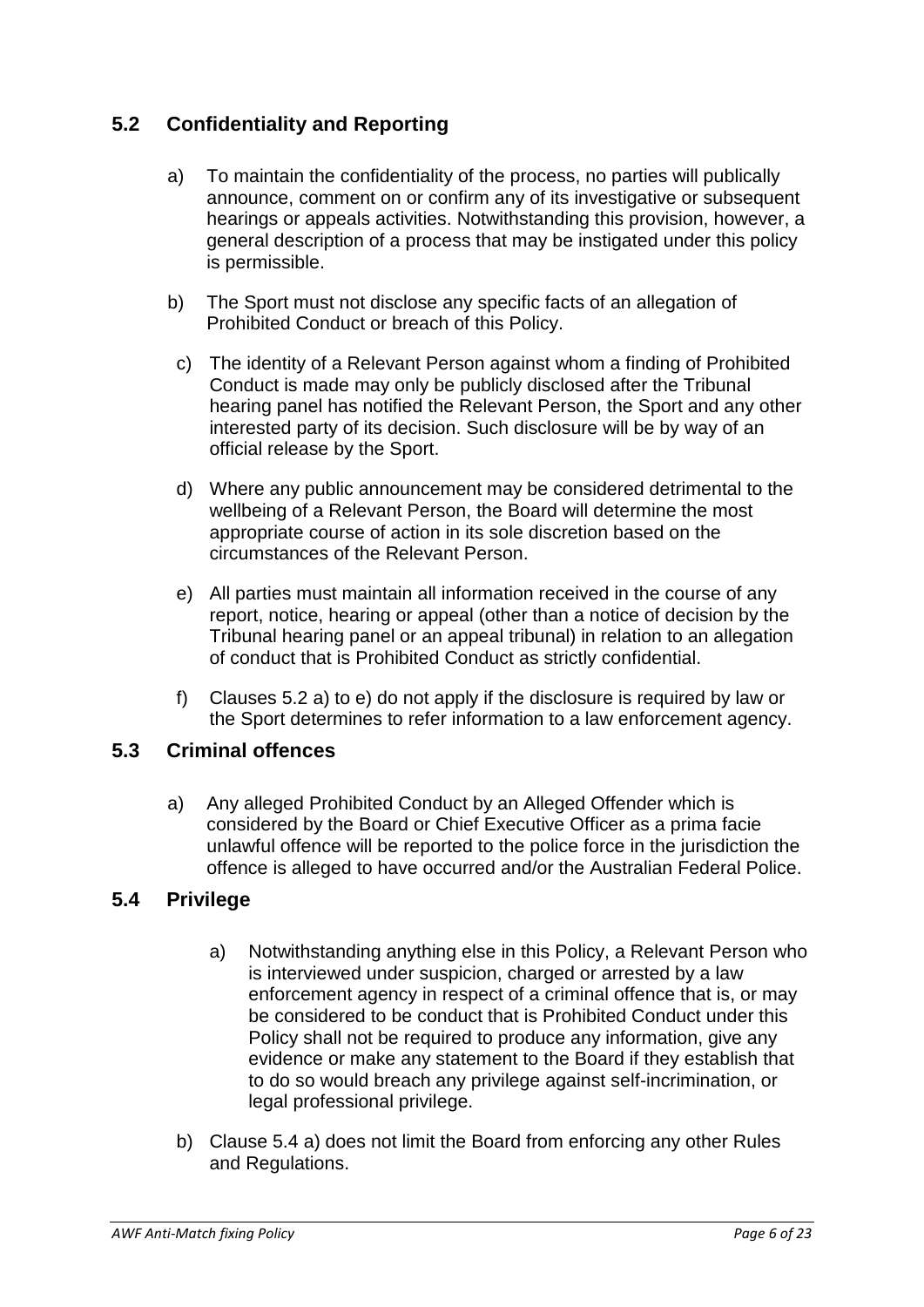## <span id="page-6-0"></span>**6. DISCIPLINARY PROCESS**

A Tribunal Panel will be constituted following the rules outlined in AWF Grievance, Discipline, Appeals By-law to hear a complaint that has been referred to it by the AWF CEO or AWF Board. The tribunal procedures, discipline procedures, sanctions, and appeals are all outlined in the above Bylaw. This is found at *[www.awf.com.au.](http://www.awf.com.au/)* 

## <span id="page-6-1"></span>**7. SANCTIONS**

## **7.1 Penalties**

The sanctions imposed if found guilty of an offence under this Policy is outlined in the Grievance, Discipline, Appeals By-law found at *[www.awf.com.au.](http://www.awf.com.au/)* 

## <span id="page-6-2"></span>**8. INFORMATION SHARING**

Australian Weightlifting Federation may share personal information of relevant persons with betting operators, law enforcement agencies, government agencies and or other sporting organisations to prevent Match-Fixing incidents whilst endeavouring to comply with its legal obligations under the Privacy Act 1988 (Cth).

## **8.1 Monitoring by Betting Operators**

- a) Relevant Persons to whom this Policy applies must disclose information to the Sport of all their business interests, and connections with Betting Operators.
- b) Weightlifting will work with Betting Operators to help ensure the ongoing integrity of the Competitions and Events played under the auspices of the Sport and Authorised Providers.
- c) Betting Operators will monitor and conduct regular audits of its databases and records to monitor the incidents of suspicious betting transactions (including single or multiple betting transactions or market fluctuations) that may indicate or tend to indicate that Relevant Persons have engaged in conduct that is Prohibited Conduct under this Policy.
- d) In order to enable the Betting Operator to conduct such audits, the Sport may, from time to time and subject to any terms and conditions imposed by the Sport (including in relation to confidentiality and privacy), provide to Betting Operators details of Relevant Persons who are precluded by virtue of this Policy from engaging in Prohibited Conduct.
- e) Betting Operators must provide the Board with regular written reports on incidents of suspicious betting transactions (including single or multiple betting transactions or market fluctuations) that may indicate or tend to indicate that Relevant Persons have engaged in conduct that is Prohibited Conduct under this Policy.
- f) All requests for information or provision of information by the Sport or a Betting Operator shall be kept strictly confidential and shall not be divulged to any third party or otherwise made use of except where required by law or where information is already in the public domain other than as a result of a breach of this Policy.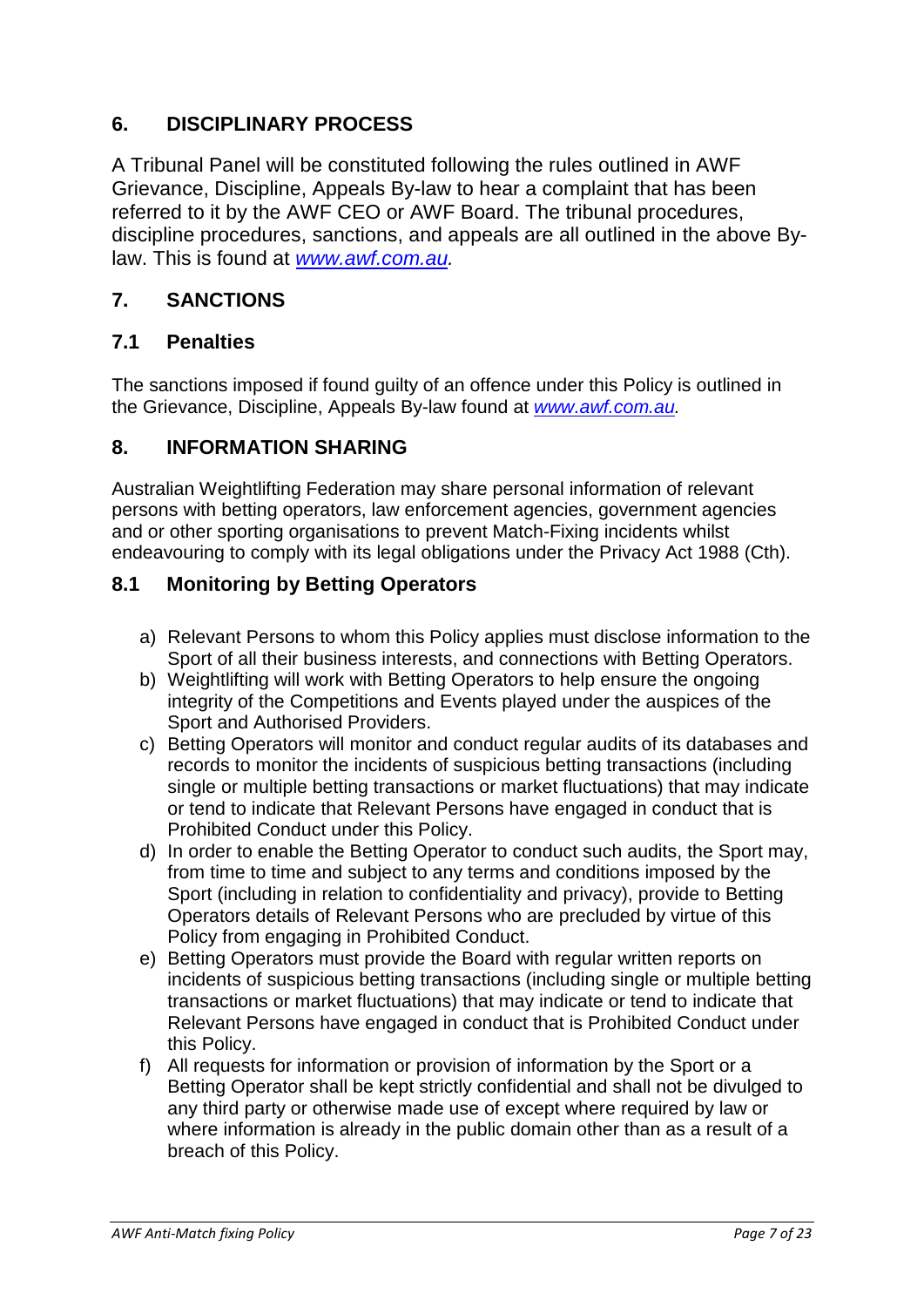## **8.2 Sponsorship**

- a) Weightlifting acknowledges that betting is a legal activity, and recognises that Betting Operators may wish to enter Commercial Partnerships to promote their business.
- b) The Sport may enter Commercial Partnerships with Betting Operators from time to time, subject to any applicable legislative requirements.
- c) A Member Organisation or any Team may enter into a Commercial Partnership with a Betting Operator with the written consent of the Sport. Such consent may be withheld at the discretion of the Sport and specifically where the proposed Commercial Partnership:
	- i. conflicts with an existing Commercial Partnership held between the Sport and a Betting Operator(s); and/or
	- ii. is with a Betting Operator with whom the Sport has not entered into an integrity agreement as required under the National Policy on Match-Fixing in Sport and recognised by the applicable state gambling regulator.
- d) Subject to clause 8.2 c) above, a Relevant Person shall not be permitted to:
	- i. enter into any form of Commercial Partnership with a Betting Operator; or
	- ii. promote a Betting Operator; or
	- iii. have any form of commercial relationship with a Betting Operator.

## <span id="page-7-0"></span>**9. INTERPRETATIONS AND DEFINITIONS**

#### **9.1 Interpretation**

- a) Headings used in this Policy are for convenience only and shall not be deemed part of the substance of this Policy or to affect in any way the language of the provisions to which they prefer.
- b) Words in the singular include the plural and vice versa.
- c) Reference to "including" and similar words are not words of limitation.
- d) Words importing a gender include any other gender.
- e) A reference to a clause is a reference to a clause or subclause of this Policy.
- f) Where a word or phrase is given a particular meaning, other parts of speech and grammatical forms of that word or phrase have corresponding meanings.
- g) In the event any provision of this Policy is determined invalid or unenforceable, the remaining provisions shall not be affected. This Policy shall not fail because any part of this Policy is held invalid.
- h) Except as otherwise stated herein, failure to exercise or enforce any right conferred by this Policy shall not be deemed to be a waiver of any such right nor operate so as to bar the exercise or enforcement thereof or of any other right on any other occasion.

## **9.2 Definitions**

In this Policy unless the context requires otherwise these words mean: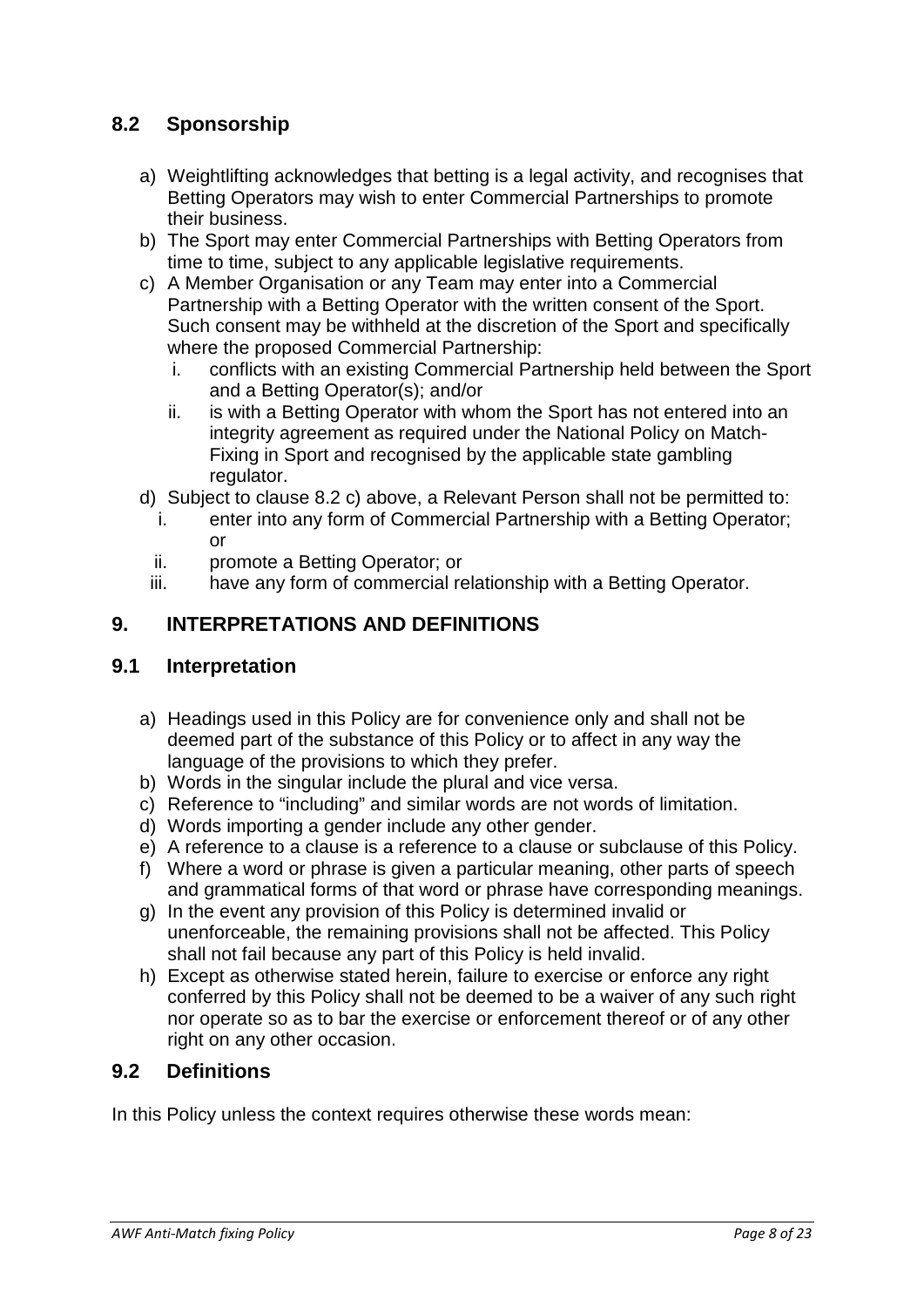- a) **Alleged Offender** means a person accused of engaging in Prohibited Conduct under this Policy, prior to a determination by the Hearing Panel.
- b) **Athlete** means any person identified within the Sport's athlete framework (Annexure A) as amended and updated from time to time.
- c) **Authorised Providers** means the Sport's Member Organisations, Affiliates, or other organisations from time to time that conduct Events (for example the Australian Commonwealth Games Association or a private event management company operating an Event on behalf of the Sport).
- d) **Betting Operator** means any company or other undertaking that promotes, brokers, arranges or conducts any form of Betting activity in relation to the **Sport**
- e) **Coaches** means any person described in the Sport's coach framework (Annexure B) as amended and updated from time to time.
- f) **Competition** means a weightlifting contest, event or activity measuring performance against an opponent, oneself or the environment either once off or as part of a series.
- g) **Event** means a one off Competition, or series of individual Competitions conducted by the Sport or an Authorised Provider (for example International Test Matches, National Championships, or domestic leagues)
- h) **Hearing Panel** means the Panel appointed by the Board to hear and determine allegations of Prohibited Conduct.
- i) **Inside Information** means any information relating to any Competition or Event that a Relevant Person possesses by virtue of his or position within the Sport. Such information includes, but is not limited to, factual information regarding the competitors in the Competition or Event, tactical considerations or any other aspect of the Competition or Event but does not include such information that is already published or a matter of public record, readily acquired by an interested member of the public, or disclosed according to the rules and regulations governing the relevant Competition or Event.
- j) **Member Organisations** means those entities recognised by the Sport's constitution as its member organisations.
- k) **National Policy on Match-Fixing in Sport** means the Policy endorsed, on 10 June 2011, by all Australian sports ministers on behalf of their governments, with the aim of protecting the integrity of Australian sport.
- l) **Official** means any person identified within the Sport's Officials Accreditation Framework (Annexure C) as amended and updated from time to time.
- m) **The Sport** means Australian Weightlifting Federation Limited.
- n) Weightlifting means the sport of weightlifting as determined by the Sport and the International Association with such variations as may be recognised from time to time.
- o) **Policy** means the Sport's National Policy on Match-Fixing as amended from time to time.
- p) **Prohibited Conduct** means conduct in breach of section 3 of this Policy.
- q) **Relevant Person** means any of the persons identified in Clause 2.2, or any other person involved in the organisation administration or promotion of weightlifting, whose involvement in Gambling would bring the sport into disrepute.
- r) **Team** means a collection of Athletes and includes a national representative team, National Institute Network Teams, including the Australian Institute of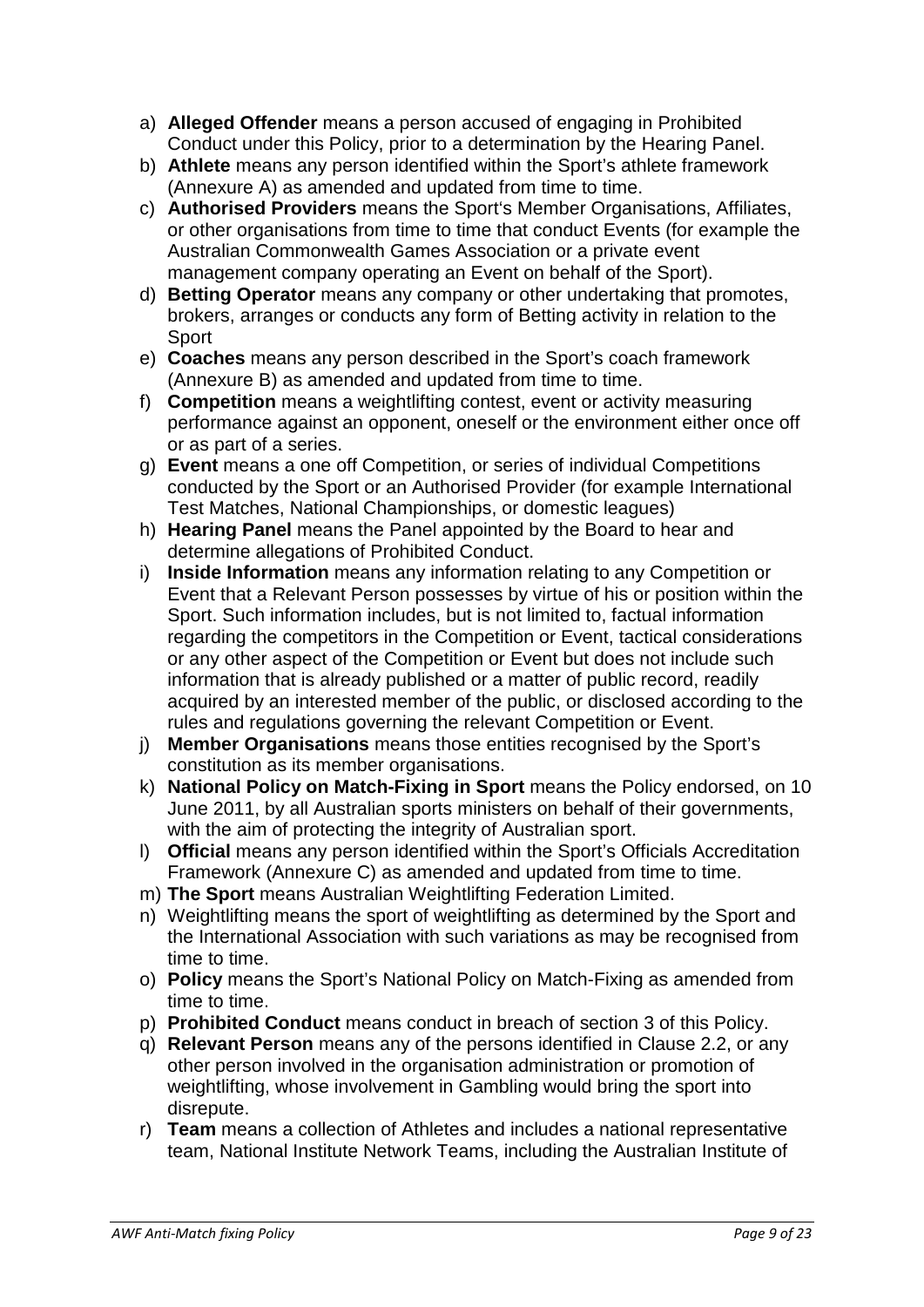Sport and State/Territory Institutes/Academies' of Sport or Member Organisation team that competes in Competitions or Events.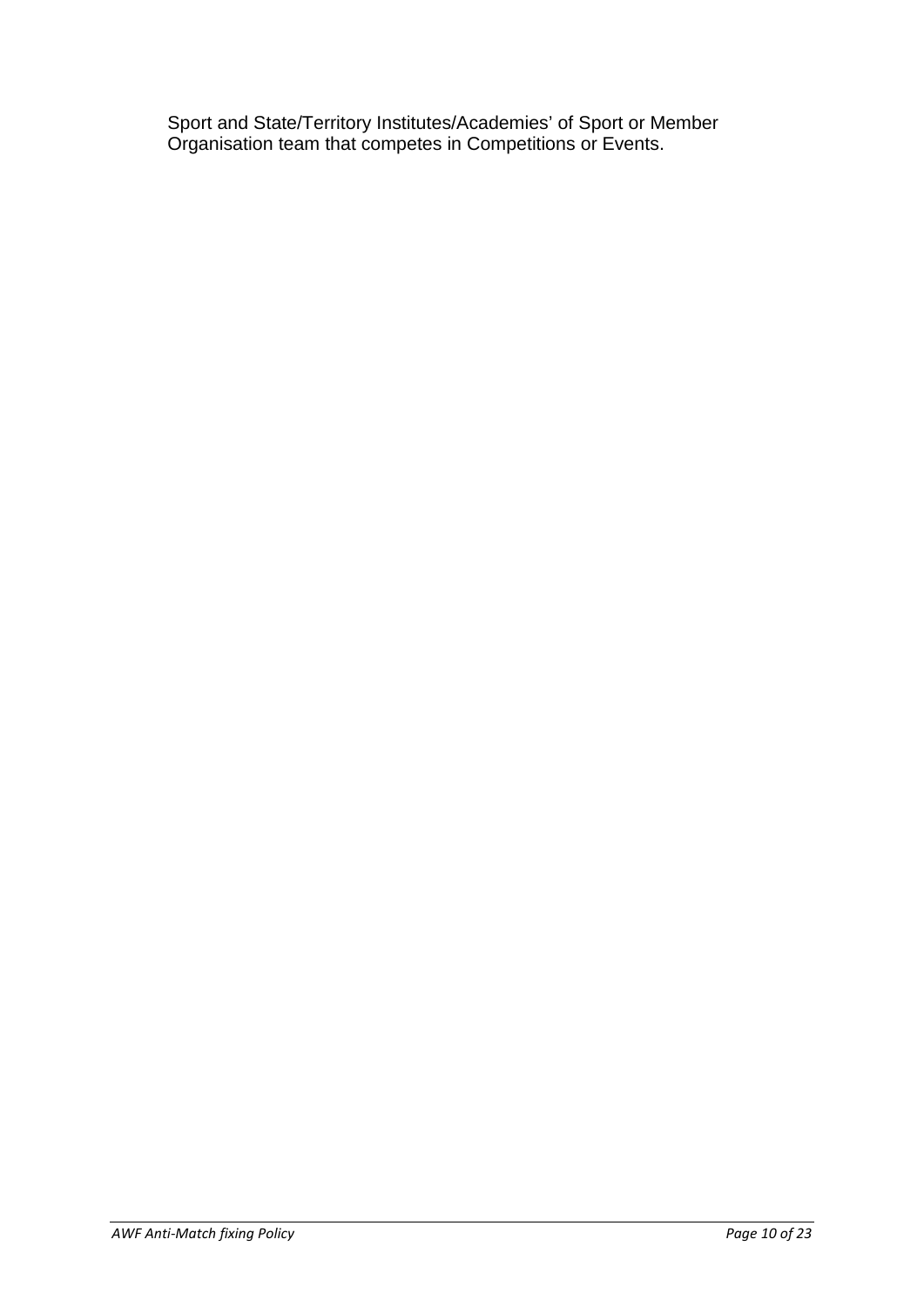## <span id="page-10-0"></span>**10. ANNEXURE A - ATHLETE FRAMEWORK**

The classes of athletes to whom this policy applies are as follows;

Any athlete that competes:

• In a domestic competition which has significant prize money attached (in excess of \$1000 for the winner)

• At international benchmark competitions or event (such as world championships or one off international competitions)

• At any other competition or event that attracts or is likely to attract a betting market either domestically or internationally.

#### <span id="page-10-1"></span>**11. ANNEXURE B - COACHES FRAMEWORK**

The classes of Coaches to whom this policy applies are as follows;

Any Coach, including head coaches and assistant coaches of athletes and teams which competes:

• In a domestic competition which has significant prize money attached (in excess of \$1000 for the winner)

• At international benchmark competitions or event (such as world championships or one off international competitions)

• At any other competition or event that attracts or is likely to attract a betting market either domestically or internationally.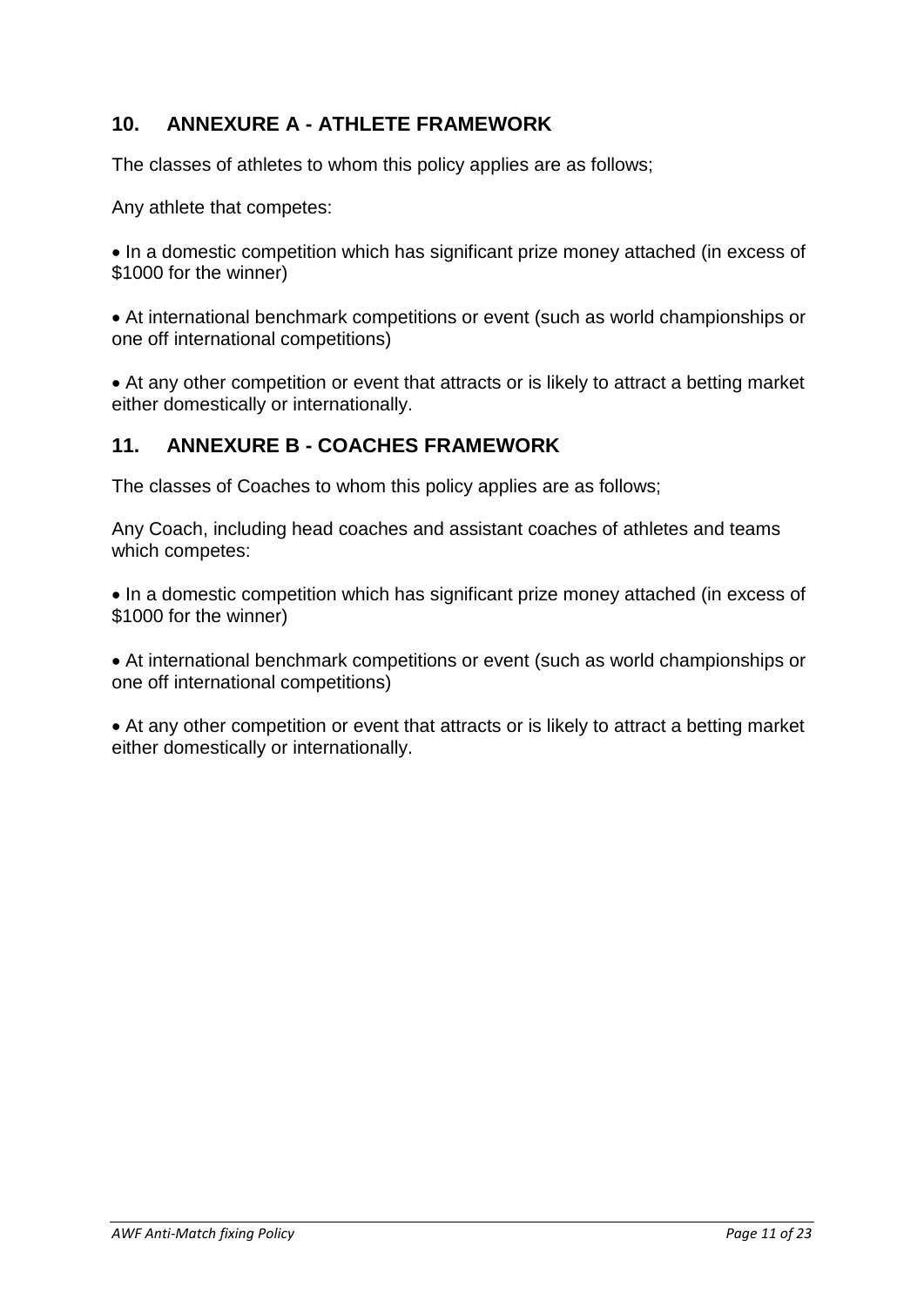## <span id="page-11-0"></span>**12. ANNEXURE C- OFFICIALS FRAMEWORK**

The classes of Officials to whom this policy applies are as follows;

Any Official, including Referees, umpires and technical officials that officiate:

• In a domestic competition which has significant prize money attached (in excess of \$1000 for the winner)

• In any professional domestic leagues

• At international benchmark competitions or event (such as world championships or one off international competitions)

• At any other competition or event that attracts or is likely to attract a betting market either domestically or internationally.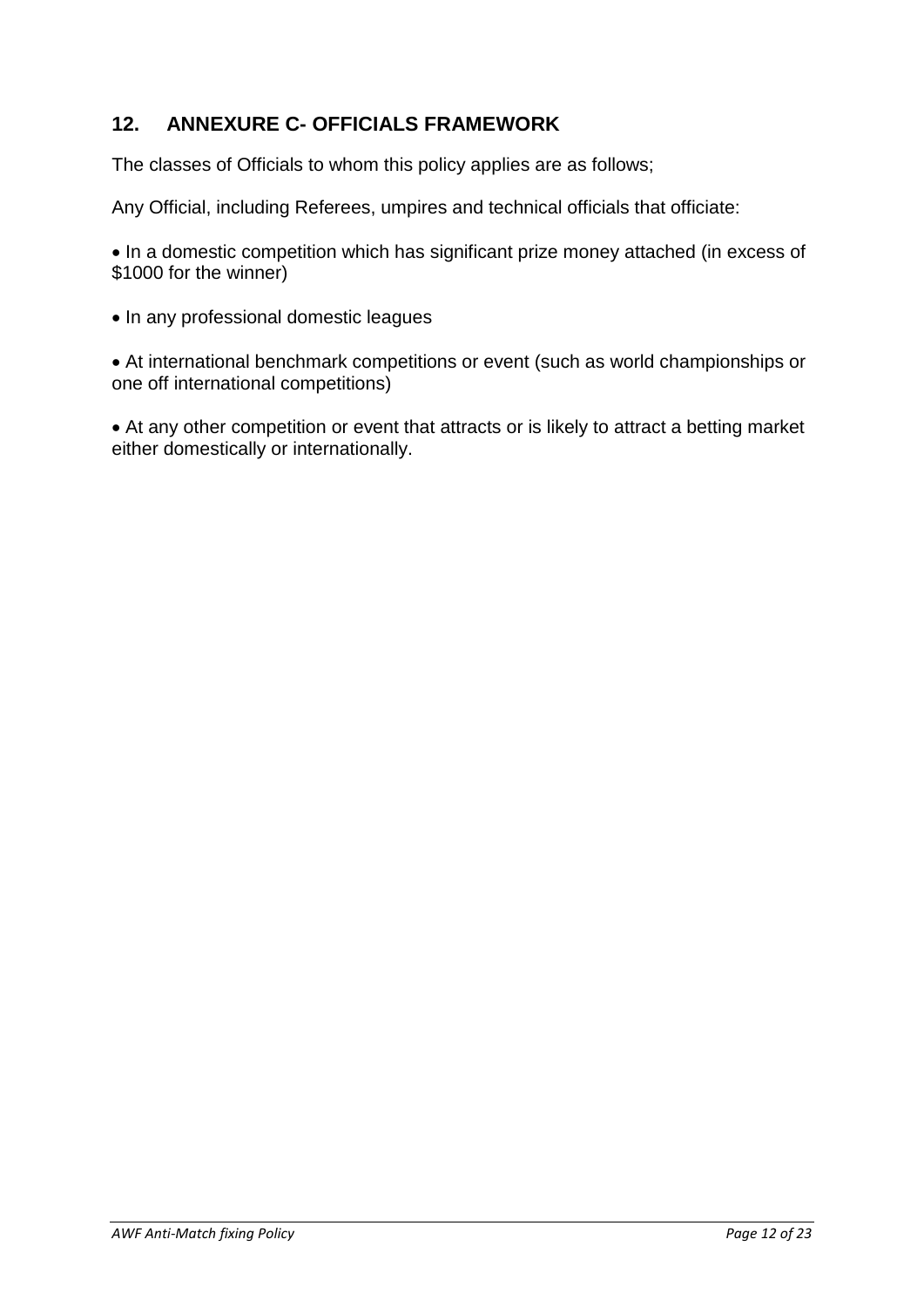## <span id="page-12-0"></span>**AUSTRALIAN WEIGHTLIFTING FEDERATION**

**("the Sport") Code of Conduct**

## <span id="page-12-1"></span>**Anti-Match-Fixing Code of Conduct**

#### CODE OF CONDUCT

#### Preamble

The Sport recognises that betting is a legitimate pursuit, however illegal or fraudulent betting is not. Fraudulent betting on sport and the associated match-fixing is an emerging and critical issue globally, for sport, the betting industry and governments alike.

Accordingly, the Sport and its Member Organisations have a major obligation to address the threat of Match-Fixing and the corruption that flows from that.

The Sport and its Member Organisations have a zero tolerance for illegal gambling and Match-Fixing.

The Sport has developed a National Policy on Match-Fixing to:

- protect and maintain the integrity of the Sport
- protect against any efforts to impact improperly the result of any match.
- establish a uniform rule and consistent scheme of enforcement and penalties.
- adhere to the National Policy on Match-Fixing in Sport as agreed by Australian Governments on 10 June 2011.

A copy of the National Policy can be obtained from the Sport upon request, and is available on the Sport's website.

The Sport will engage necessary technical expertise to administer, monitor and enforce this Policy.

#### Application

The National Policy, as amended from time to time, includes a defined list of Relevant Persons to whom this Code of Conduct applies.

#### Sample Code of Conduct Principles/ Rules of Behaviour

This Code of Conduct sets out the guiding principles for all Relevant Persons on the issues surrounding the integrity of sport and betting.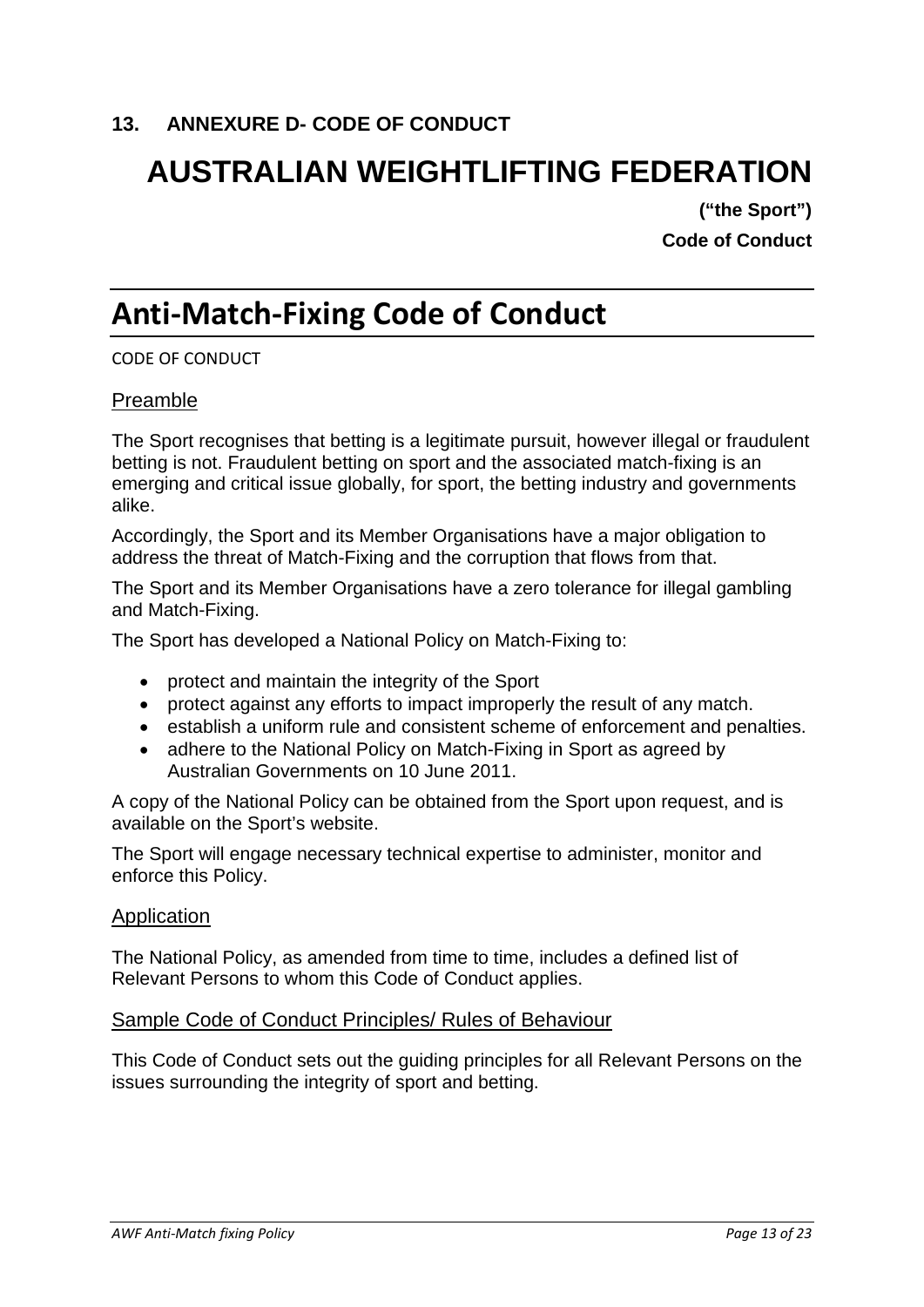#### Guiding Principles

- 1. Be Smart: know the rules
- 2. Be Safe: never bet on your sport
- 3. Be Careful: never share sensitive information
- 4. Be Clean: never fix an event
- 5. Be Open: tell someone if you are approached

#### 1. Be Smart: know the rules

Find out the sports betting integrity rules of the Sport (set out in the Sports National Policy) prior to each season, so that you are aware of the Sport's most recent position regarding betting.

If you break the rules, you will be caught and risk severe punishments including a potential lifetime ban from your sport and even being subject to a criminal investigation and prosecution.

## 2. Be Safe: never bet on your sport

Never bet on yourself, your opponent or your sport. If you, or anyone in your entourage (coach, friend, family members etc), bet on yourself, your opponent or your sport you risk being severely sanctioned. It is best to play safe and never bet on any events within your sport including:

- never betting or gambling on your own matches or any competitions in your sport; including betting on yourself or your team to win, lose or draw as well as any of the different spot bets (such as first goal scorer, MVP etc);
- never instructing, encouraging or facilitating any other party to bet on sports you are participating in;
- never ensuring the occurrence of a particular incident, which is the subject of a bet and for which you expect to receive or have received any reward; and
- never giving or receiving any gift, payment or other benefit in circumstances that might reasonably be expected to bring you or your sport into disrepute.

#### 3. Be Careful: never share sensitive information

As a Relevant Person you will have access to information that is not available to the general public, such as knowing that team mate is injured or that the coach is putting out a weakened side. This is considered sensitive, privileged or inside information. This information could be sought by people who would then use that knowledge to secure an unfair advantage to make a financial gain.

There is nothing wrong with you having sensitive information; it is what you do with it that matters. Most Relevant Persons know that they should not discuss important information with anyone outside of their club, team or coaching staff (with or without reward) where the Relevant Person might reasonably be expected to know that its disclosure could be used in relation to betting.